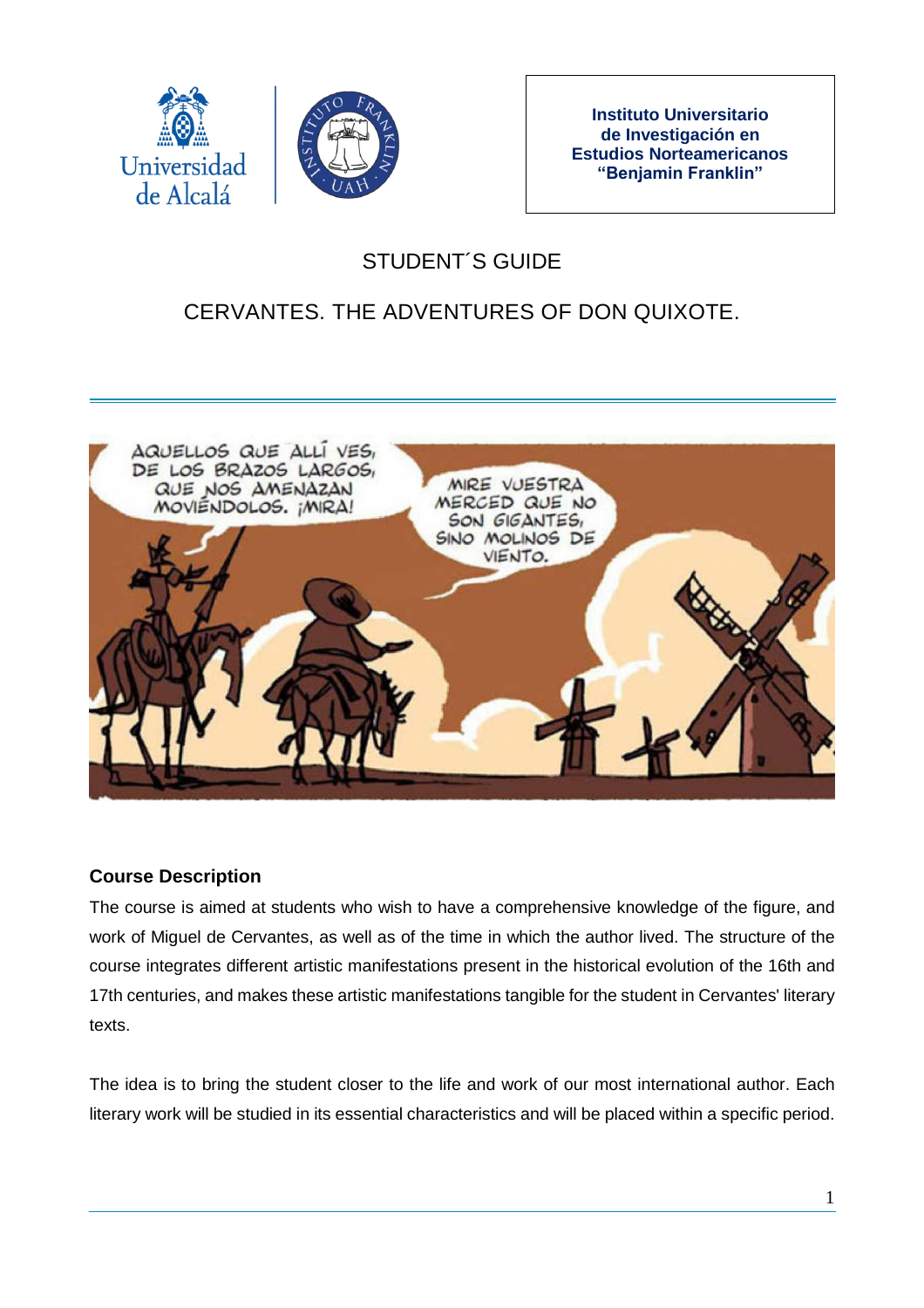Within this framework, the world views of the social groups involved in Spanish literature will be highlighted.

The class will be completed with the reading of texts of Cervantes' works, with a special dedication to Don Quixote de la Mancha, which will be read in an abbreviated version.

# **Introduction of the Professor Carlos Herrero**



He holds a Degree in History from the University of Alcalá and a Diploma of Advanced Studies in Medieval History. He has participated in the European project CLIOHRES in the group: "Frontiers and Identities" between 2005 and 2009. His research interest focuses on Cultural Studies, the formation of national identities and discourses of otherness throughout History. He teaches in the Study Abroad in Spain Program and he is a researcher at the Instituto Franklin-UAH. He is a regular contributor to the blog "Diálogo Atlántico" and is currently working on his doctoral thesis in North American Studies on the concept and image of Spain among North American travelers during the Spanish Civil War.

Tel: +34 918 855 254

## **Learning Results Course Objectives**

The objective of the course is to increase the knowledge that students can get from Spanish culture and literature within the framework of its most universal literary representative.

 To know and use the narrative techniques and influences of the classical culture, both Greek and Roman, as well as those of the culture of Spain in order to interpret the current world. Going back to the sources of the Spanish and European myths and stereotypes, and the construction of an identity reality that unifies the peoples of the Iberian Peninsula with Latin America.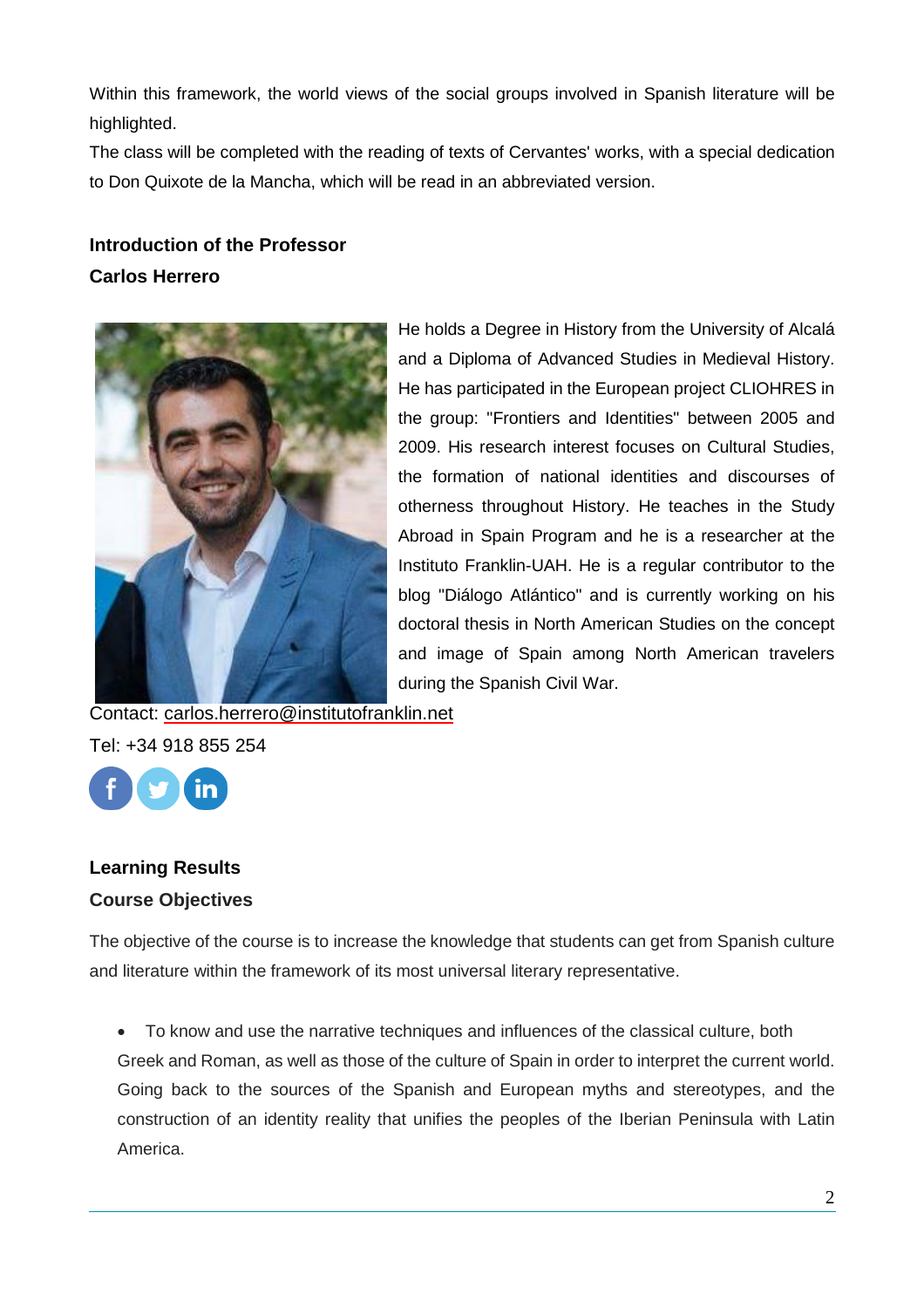- To understand the literature of the Golden Century, the formal and cultural aspects of its origins and the subsequent influence on universal literature and culture.
- To know the influence that Cervantes' literature and its maximum exponent Don Quixote has had on North American culture, from the 19th century to the current series and films.

### **Requirements or level of Spanish needed**

In the class we will only speak in Spanish. The use of English in the class would prevent the student from being totally immersed in the process of learning Spanish. In addition, it is important to emphasize that in order to understand and take advantage of the class we ask you to make an extra effort to learn and use specific vocabulary with the sole purpose of familiarizing yourself with the language of the subject. For a better understanding of the class we recommend a high level of Spanish.

| Competence 1. | Reading and understanding Cervantes' literature                                                                                                                                                         |
|---------------|---------------------------------------------------------------------------------------------------------------------------------------------------------------------------------------------------------|
| Competence 2. | Comment and argue with complex ideas the texts, reading, speaking<br>or writing.                                                                                                                        |
| Competence 3. | To analyze the most relevant stylistic characteristics of Cervantes'<br>works so that the student knows how to locate them within the<br>movement, the style and the period in which they were written. |
| Competence 4. | Develop critical capacity to express opinions                                                                                                                                                           |
| Competence 5. | Get to know the Spanish literary trends of the 16th and 17th centuries,<br>as well as the characteristics and the most influential authors.                                                             |
| Competence 6. | Expose and defend both in writing and orally the knowledge acquired.                                                                                                                                    |
| Competence 7. | To achieve a global and linear knowledge of the life and work of<br>Cervantes.                                                                                                                          |

#### **Competences**

#### **Practical application of the course**

The main objective of the course is to learn about the relationship between Cervantes and Don Quixote, with later universal literature. The practical application of the course consists in understanding the mechanisms of the Spanish language, how these reached their maximum expression in the literature of the Spanish Golden Century (which was the most complex and refined Spanish), and how even today, continues to be the fundamental basis of the Spanish language in the world.